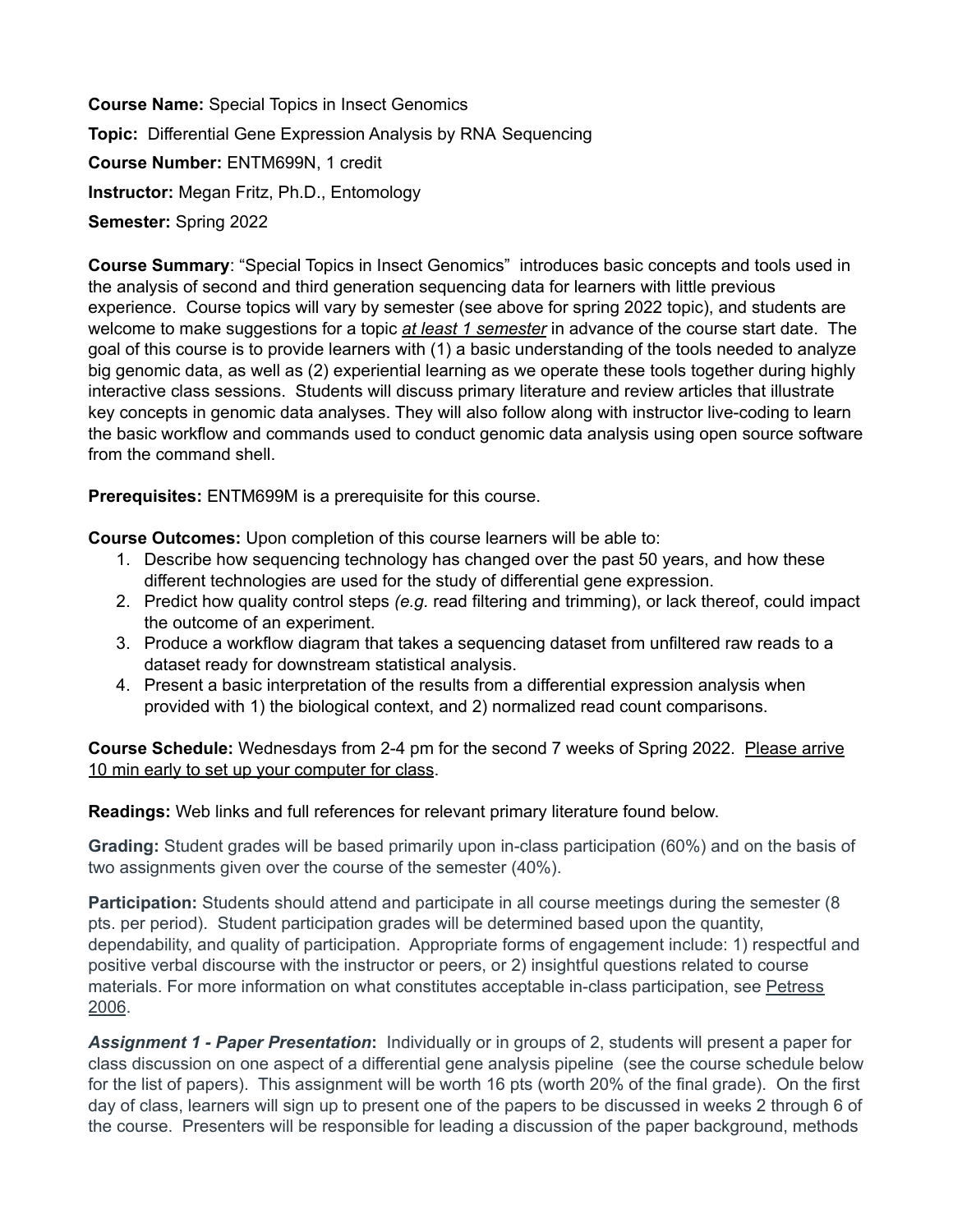(both experimental and statistical), results, and overall conclusions for their peers. A powerpoint should be generated and used by the presenters to guide the class discussion. For further information on criteria used for assessment, please see the rubric on ELMS.

*Assignment 2 - Hands-on with Differential Gene Expression Analysis:* Throughout the course, students will work with a small instructor-provided RNAseq dataset and take it through a bioinformatic pipeline. Students will first have the opportunity to participate in in-class discussions focused on the interpretation of the differential gene expression results from this dataset. The assignment will involve using a new instructor-provided dataset and independently taking their data through the bioinformatic pipeline discussed throughout the course. Students will then prepare a written assignment describing and interpreting the results. The rubric for this assignment will be posted in Week 5 of class and the assignment will be due by ELMS upload on Monday May 9, 2022 at 11:59pm. This assignment will be worth 16 pts. (20% of the final course grade).

## **Grading Scale:**

| 100-90%    | 4.0 | 79-75% | 2.5 |
|------------|-----|--------|-----|
| $89 - 85%$ | 3.5 | 74-70% | 2.0 |
| 84-80%     | 3.0 |        |     |

## **Schedule:**

| Week    | Location | <b>Topic</b>                                                                                                                    | Readings                                                      |
|---------|----------|---------------------------------------------------------------------------------------------------------------------------------|---------------------------------------------------------------|
| Mar. 30 | Gahan    | Introduction to Second and Third Generation<br>Sequencing Platforms, the Basics of Gene<br><b>Expression Analysis by RNAseq</b> | <b>Heather and Chain</b><br>2016, Nagalakshmi et<br>al. 2008* |
| Apr. 6  | Gahan    | Experimental Design, RNAseq Data File<br><b>Structures and Assessing Data Quality</b>                                           | Schurch et al. 2016*                                          |
| Apr. 13 | Gahan    | Read Trimming and Filtering - Why Does It<br>Matter?                                                                            | Williams et al. 2016*,<br>Conesa et al. 2016                  |
| Apr. 20 | Gahan    | Reference Genome Alignment and Special<br><b>Considerations for RNAseq Data</b>                                                 | Dobin et al. 2013*                                            |
| Apr. 27 | Gahan    | Counting Genome-Aligned Reads and<br><b>Differential Expression Analysis</b>                                                    | Anders et al. 2013,<br>Rapaport et al. 2013*                  |
| May 4   | Gahan    | Interpreting your RNAseq Results                                                                                                | McDermaid et al. 2018*                                        |
| May 9   | NA.      | Final Assignment Due on ELMS                                                                                                    | <b>NA</b>                                                     |

\* indicates that the paper will be presented for discussion in class.